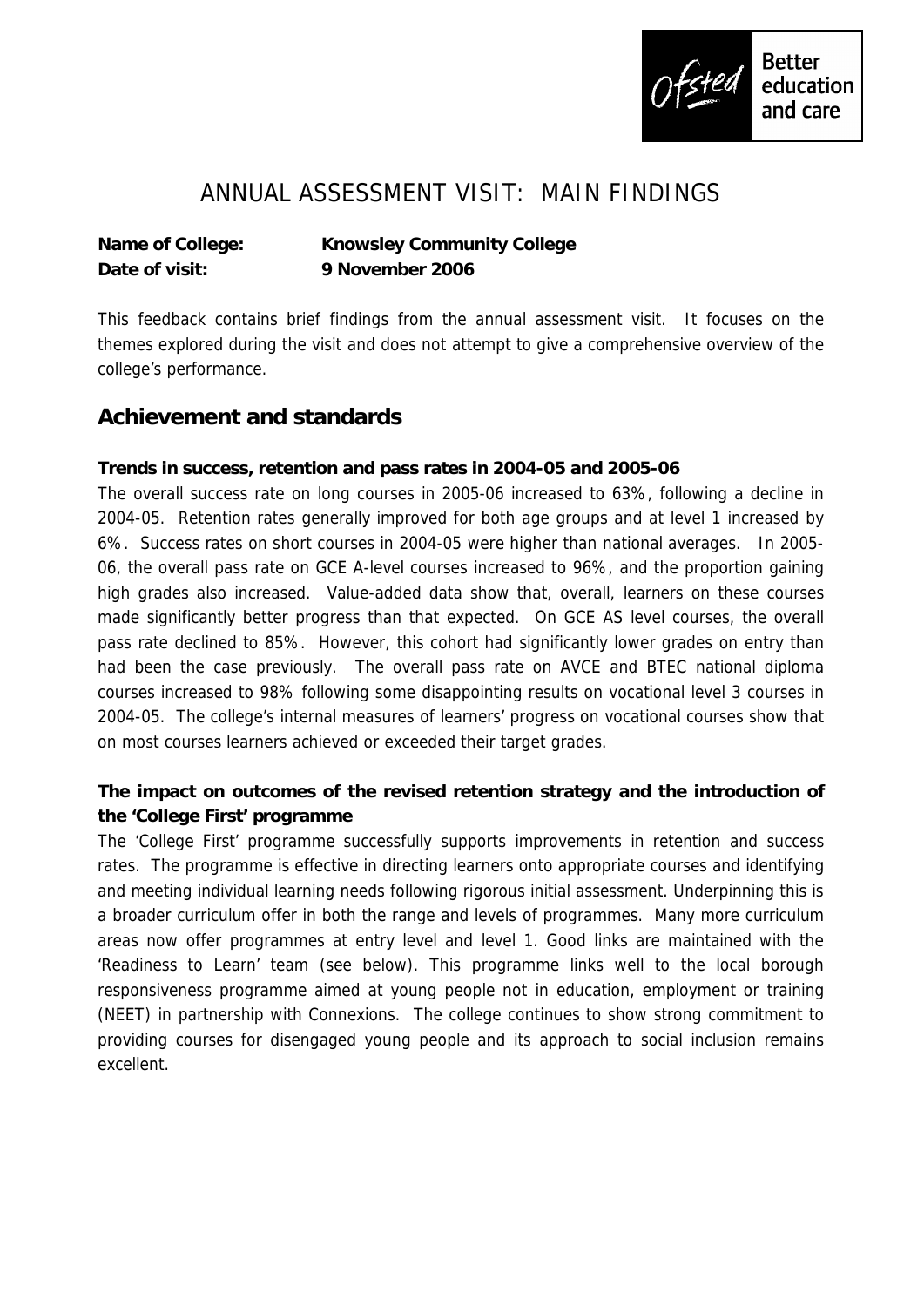

#### **Trends in success rates in work-based learning**

Success rates in work-based learning are rising. New Measures of Success data for period 12 show an increase in the success rate from 27% in 2004-5 to 34% in 2005-6. On this data, full framework success rates in areas of learning varied from 14% to 54%. College data (not yet published) for the most recent outcomes, however, indicate that the overall framework success rate was 51%, which exceeds local averages and the college's target of 35% and brings the college performance into line with the national average. These data also indicate that success rates improved significantly in construction from 21% to 59% and in retail from 13% to 57%.

### **The impact of the red/yellow card system on punctuality**

Learners reported that this system is applied rigorously and is effective in encouraging good attendance. Punctuality has improved in many curriculum areas and other benefits, such as improved behaviour have been noted.

## **Quality of education and training**

**The outcomes and impact of the review of the use of ILT that was planned to be carried out in March 2006**

The college's review of the use of ILT was comprehensive and covered all curriculum areas. The outcomes have since been used effectively to determine training and development needs, to improve resources and to strengthen planning. Much good practice was observed during the review and teachers generally had a high level of confidence in the use of ILT. In a small number of areas the use of ILT was limited. Since the review, the use of ILT has increased, and more hardware and software has been introduced, for example for key skills and e-portfolio building. The college is now planning a further review to determine the extent to which ILT is being used to address the different needs of learners in lessons.

**Recent developments in 14-19 provision in partnership with local schools as part of the Knowsley Collegiate, and initiatives such as 'PEP'**

The college is a key partner within the Knowsley 14-19 Collegiate Partnership, which has DFES Pathfinder status. Within the Collegiate there is improving provision for pupils aged 14-16 which has led to a significant improvement in overall attainment across the borough at 16 as pupils follow courses that are more appropriate to their needs and interests. One outstanding aspect of the Collegiate provision for key stage 4 pupils is the successful pilot of the Young Apprenticeships in engineering and health and social care. The college has been commended by Ofsted this year for taking the lead with this new national initiative. It also provides courses successfully for young people in Year 11 who are disengaged from learning. They have Personalised Engagement Programmes (PEPs) with the aim of motivating them to progress to positive outcomes. Success is measured in terms of pupils remaining in education after the age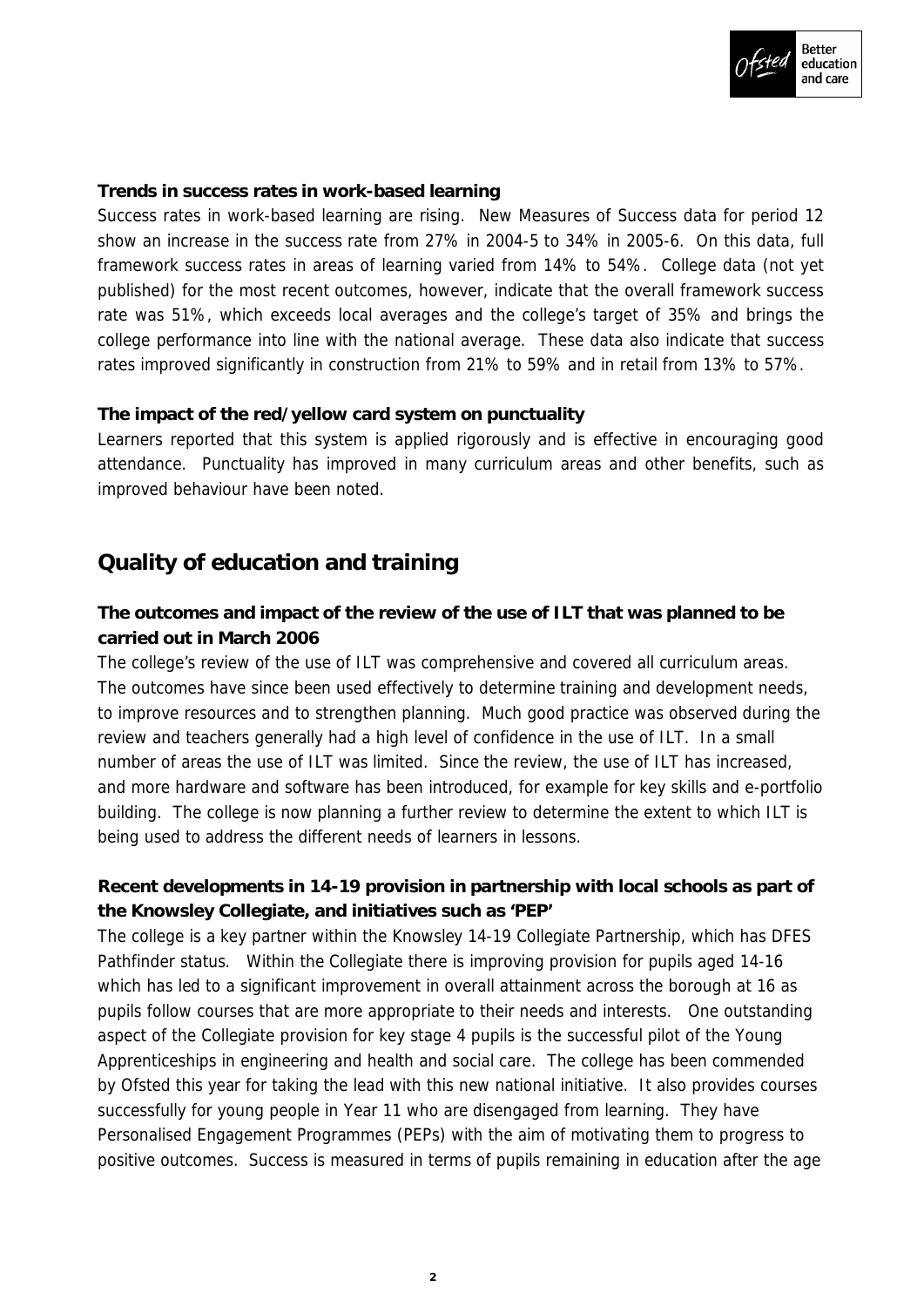

of 16 and approximately 70% of the full-time group who entered in January 2006 are still on college courses.

#### **Impact of the 'Readiness to Learn' initiative**

The 'Readiness to Learn' initiative effectively supports the College First programme. The college now provides much greater focus on ensuring learners are placed on appropriate programmes to meet their needs and has successfully targeted the most challenging learners. All staff are clear regarding minimum entry requirements for programmes to ensure that learners are not enrolled on a level of programme which is too high for them.

### **Leadership and management**

### **Developments in employer engagement**

Employer engagement is at the core of the college's curriculum. Business and workforce development remains the key focus of Knowsley Associates, the business development unit, and is successfully engaging with a growing number of employers. Significant work with the TUC has been undertaken. The college has successfully bid for a Train to Gain contract. It is actively involved in a number of Centres of Vocational Excellence (CoVEs) and provides a wide range of programmes for employers including further education, work-based learning and bespoke training. Foundation degrees successfully engage employers. Participation by employers in panels and forums continues to grow and the college has successfully created an on-line employers' forum. Some work with employers has been recognised locally and nationally as examples of best practice.

**The impact of the college's involvement in the self-regulation pilot** The college has formed a strong peer-referencing partnership with three other colleges and has contributed fully to strategic and operational groups. Significant time investment has been made by all partners. Peer reviews have been carried out in each college, covering all aspects of the common inspection framework and additional themes such as employer engagement and the five outcomes of 'Every Child Matters'. The benefits derived by the college include common survey mechanisms, standardisation of quality assurance processes, the sharing of good practice, and improved self-assessment. In addition, the opportunities for mutual support and working together for improvement are seen as key benefits. The arrangements provide a credible basis for peer referencing and improve the capacity of colleges to self-improve. The college plans, with its partners, to evaluate the project and then redefine the framework to enhance rigour and consistency.